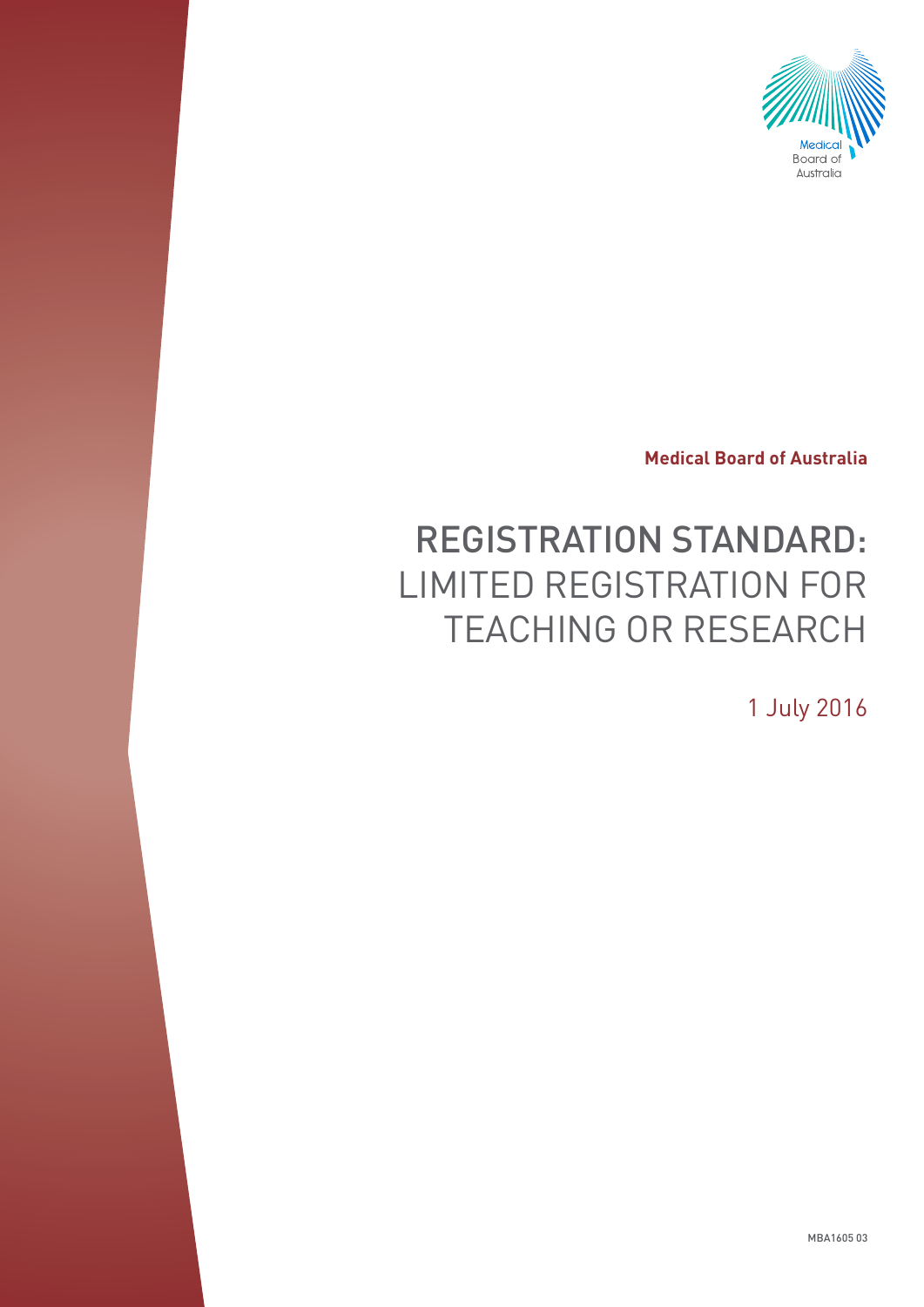

#### **Summary**

This registration standard sets out the Medical Board of Australia's (the Board) requirements for an application for, and renewal of, limited registration for teaching or research.

# **Does this standard apply to me?**

This standard applies to individuals who apply for:

- limited registration for teaching or research, or
- renewal of limited registration for teaching or research.

Individuals who are qualified for general registration and/or specialist registration are not eligible for limited registration.

#### **What must I do?**

#### **When you apply for registration**

To meet this registration standard, you must:

- 1. meet the requirements in the Board's approved registration standards for:
	- a. English language skills
	- b. recency of practice
	- c. professional indemnity insurance, and
	- d. continuing professional development
- 2. comply with the Board's proof of identity policy as published on either the Board or the Australian Health Practitioner Regulation Agency (AHPRA) websites
- 3. provide evidence of having been awarded a primary degree in medicine and surgery, after completing an approved course of study at a medical school listed in the current International Medical Education Directory (IMED) (online only) of the Foundation for Advancement of International Medical Education and Research (FAIMER), or other publications approved by the Australian Medical Council (AMC) and/or Board. An approved course of study means

that you must be able to demonstrate that you have completed a medical curriculum of at least four academic years (full-time equivalent), leading to an entitlement to registration in the country issuing the degree to practise clinical medicine

- 4. provide evidence that you have applied for, or have the results of, primary source verification of medical qualifications from the Educational Commission for Foreign Medical Graduates (ECFMG) International Credentials Service (EICS)
- 5. provide evidence of successful completion of a medical internship or comparable. The Board may issue guidance on what defines a comparable medical internship
- 6. provide a curriculum vitae that meets the standard format that has been approved by the Board
- 7. provide details of past registration history:
	- a. you are also required to arrange for the Board to receive certificates of good standing/registration status (or equivalent type of certificate) from each registration authority that you have been registered with in the previous 10 years. The certificates should be supplied where possible directly to the Board from the relevant registration authority.
- 8. satisfactorily complete a criminal history check in accordance with guidance issued from time to time by the Board or AHPRA
- 9. provide the following information from your proposed employer or sponsor (if not employed):
	- a. written confirmation of offer of employment or other engagement
	- b. employer or sponsor contact details
	- c. position description including key selection criteria addressing clinical responsibilities and qualifications and experience required to meet the requirements of the position. This should also contain details of the teaching or research activities and any clinical practice that will be undertaken
	- d. name, qualifications and contact details of the proposed principal supervisor and any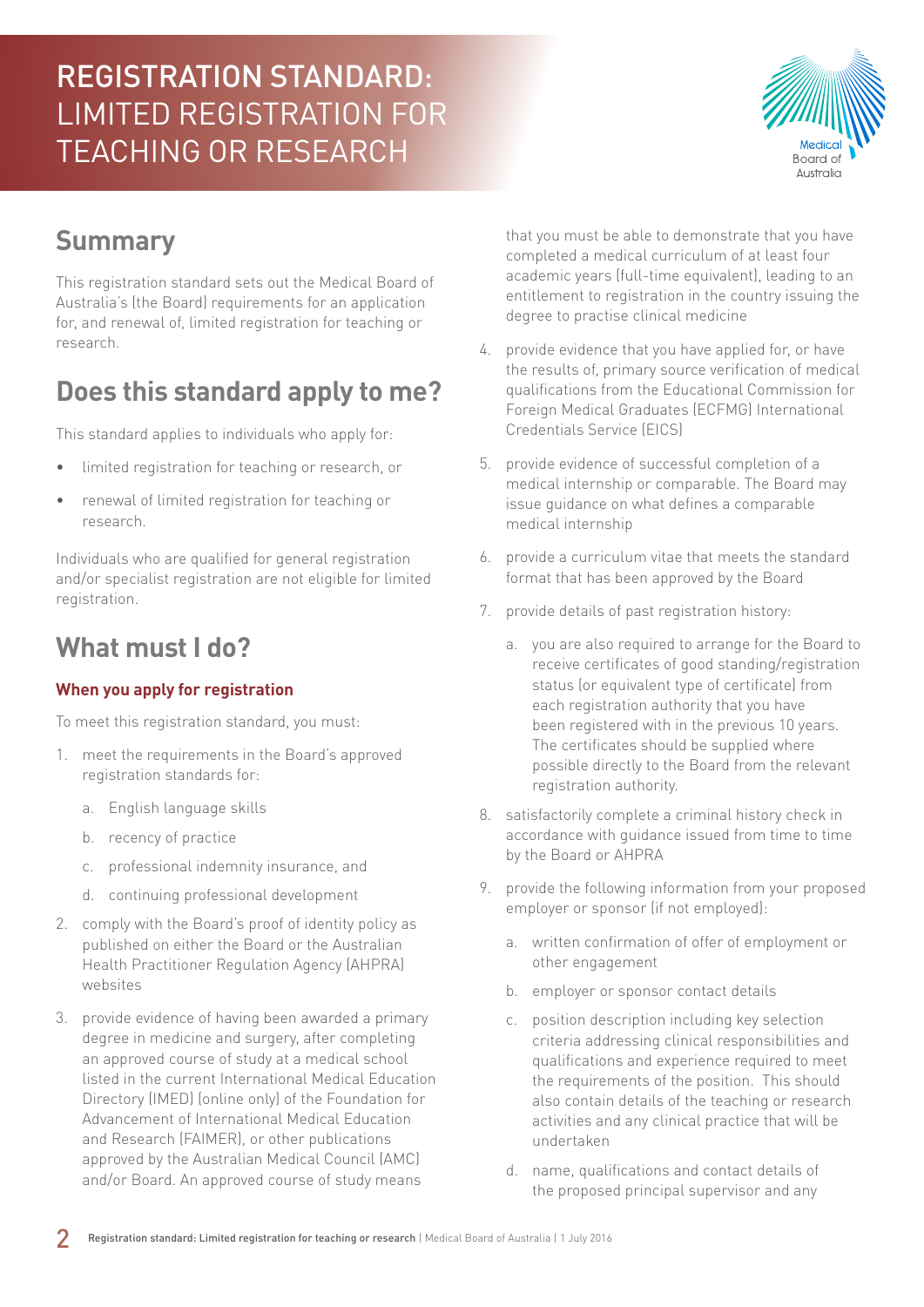

co-supervisors, if clinical practice will be undertaken

e. a supervision plan, if clinical practice will be undertaken. The supervision plan should be prepared in accordance with the Board's guidelines for supervision of international medical graduates. The supervision plan includes details about the supervisor/s and will describe how supervision will be provided to ensure safe practice. It will also include written confirmation from the proposed principal supervisor that they agree to provide supervision and to comply with supervision obligations as required by the Board

(If you are applying for registration for less than four weeks to demonstrate a procedure or participate in a workshop, supervision is required but a detailed supervision plan does not need to be submitted.)

- f. a plan for continuing professional development activities in accordance with the Board's registration standard for continuing professional development, if registration is for more than four weeks, and
- g. if you will be demonstrating a procedure or participating in a workshop:
	- i. details of the clinical activities that you will be doing
	- ii. the location/s of clinical activities
	- iii. the organisation that will auspice any demonstration or workshop, and
	- iv. signed confirmation from your proposed supervisor that they will take on the responsibility for the ongoing care of your patients when you are no longer practising in Australia. Where your proposed supervisor cannot provide ongoing care, provide signed confirmation from a local registered medical practitioner that they will take on the responsibility for the ongoing care of your patients when you are no longer practising in Australia.

All documents submitted to support an application for limited registration must comply with the requirements for certifying and translating documents as published on either the Board or AHPRA websites.

If you have previously been or are currently registered in a health profession in Australia under the National Scheme and have therefore provided information to a Board previously, some of the documentation requirements in this standard may be waived.

#### **During the registration period**

You are required to comply with a range of requirements while you have limited registration for teaching or research. These include:

- 1. compliance with the supervision plan approved by the Board, if you are undertaking clinical practice
- 2. compliance with the Board's registration standard for continuing professional development (excludes practitioners demonstrating procedures or participating in workshops who have been granted registration for no more than four weeks)
- 3. ensuring that your supervisor/s provide regular reports to the Board regarding your work performance as described in the Board's guidelines for supervision of international medical graduates, if you are undertaking clinical practice
- 4. performing satisfactorily in the position for which you were registered to practise
- 5. restricting your practice to the Board approved position/s, and
- 6. working towards meeting the requirements for general or specialist registration if you intend to apply for more than three renewals of registration.

If you do not maintain your employment in the Board approved position for which limited registration for teaching or research was granted, you are unable to comply with the requirements on your practice and therefore cannot practise medicine until registration is granted for a new position.

#### **When you apply for renewal**

When you apply to renew your limited registration, you must: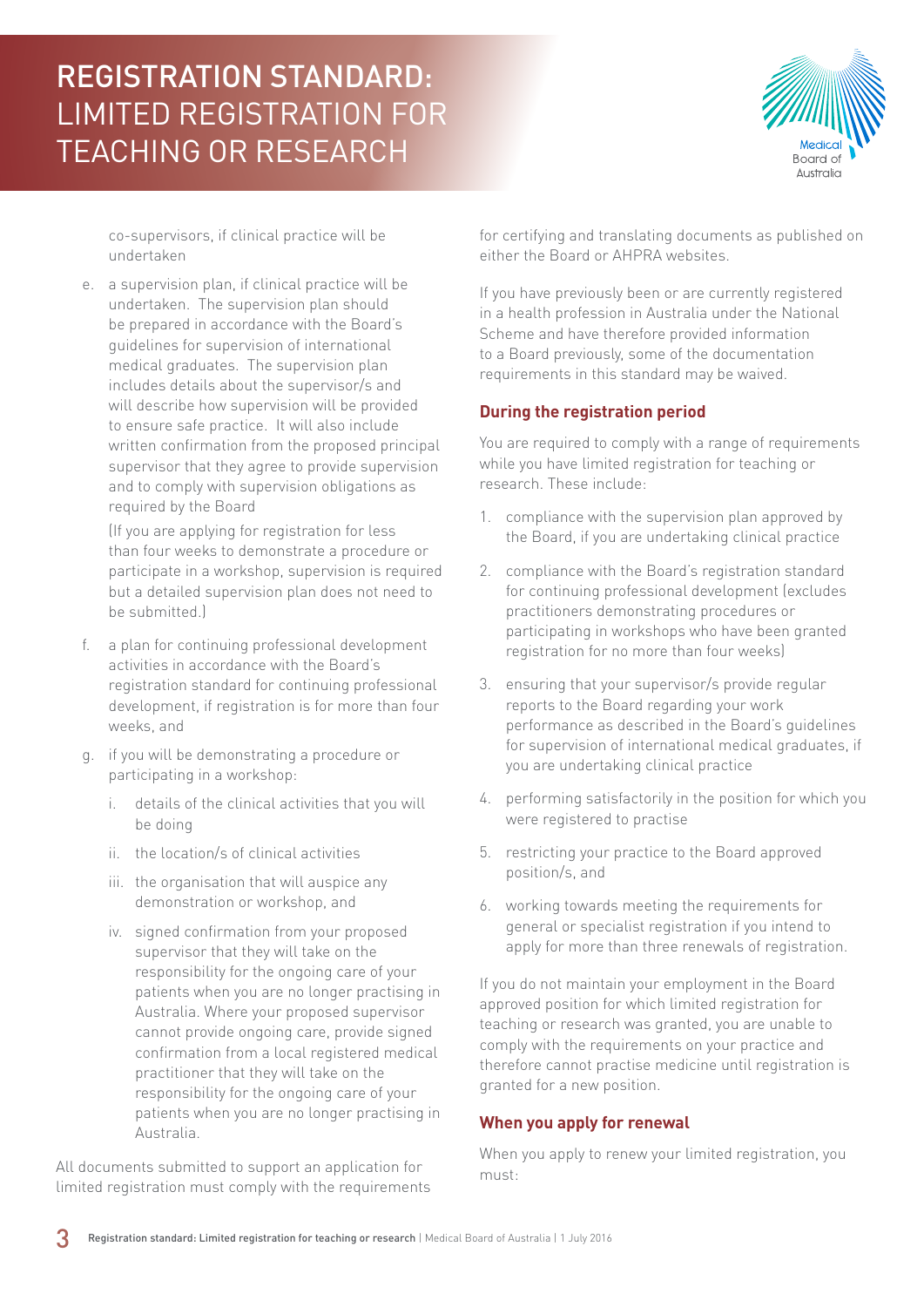

- 1. complete a renewal of registration application that includes the annual renewal statement in accordance with the provisions in the National Law, section 109
- 2. demonstrate compliance with any conditions or undertakings imposed on your registration or requirements on your registration set by the Board
- 3. submit work performance reports in accordance with the Board's guidelines for supervision of international medical graduates
- 4. demonstrate that you have performed satisfactorily in the preceding registration period. This is usually demonstrated through the submission of work performance reports. The Board may also require you to complete an examination and/or assessment to demonstrate satisfactory performance, and
- 5. provide evidence that you are satisfactorily progressing towards meeting the requirements for general or specialist registration. You are exempt from this requirement if you will not apply for more than three renewals of registration.

#### **Refusal to renew limited registration**

The Board may refuse to renew your registration if:

- 1. you are no longer in the position for which registration was granted by the Board
- 2. you do not comply with the Board approved supervised practice plan and the Board's requirements for supervision, if you are undertaking clinical practice
- 3. you do not comply with the Board's registration standard for continuing professional development (excludes practitioners demonstrating procedures or participating in workshops who have been granted registration for no more than four weeks), or
- 4. significant or multiple deficiencies are identified in your practice, by the Board.

### **Period of limited registration**

Up to 12 months of registration can be granted by the Board. The National Law states that limited registration may not be renewed more than three times. After three renewals of limited registration a medical practitioner who wishes to continue to practise will have to make a new application for registration.

#### **What happens if I don't meet this standard?**

The National Law establishes possible consequences if you don't meet this standard, including that:

- the Board can impose a condition or conditions on your registration or can refuse your application for registration or renewal of registration, if you do not meet a requirement in an approved registration standard for the profession (sections 82, 83 and 112 of the National Law), and
- registration standards, codes or guidelines may be used in disciplinary proceedings against health practitioners as evidence of what constitutes appropriate practice or conduct for the health profession (section 41 of the National Law).

If a practitioner with limited registration breaches any of the requirements of this registration standard, or any of the Board's registration standards, codes or guidelines, the Board may take action in respect of health, performance or conduct under Part 8 of the National Law or an authority in a co-regulatory jurisdiction may take disciplinary action under their relevant legislation.

#### **Applications for a change in circumstances**

If you hold limited registration and you want to apply for another type of limited registration, you must make a new application.

If you hold limited registration for teaching or research and you want to change your position (such as changing location, adding work sites, changing your scope of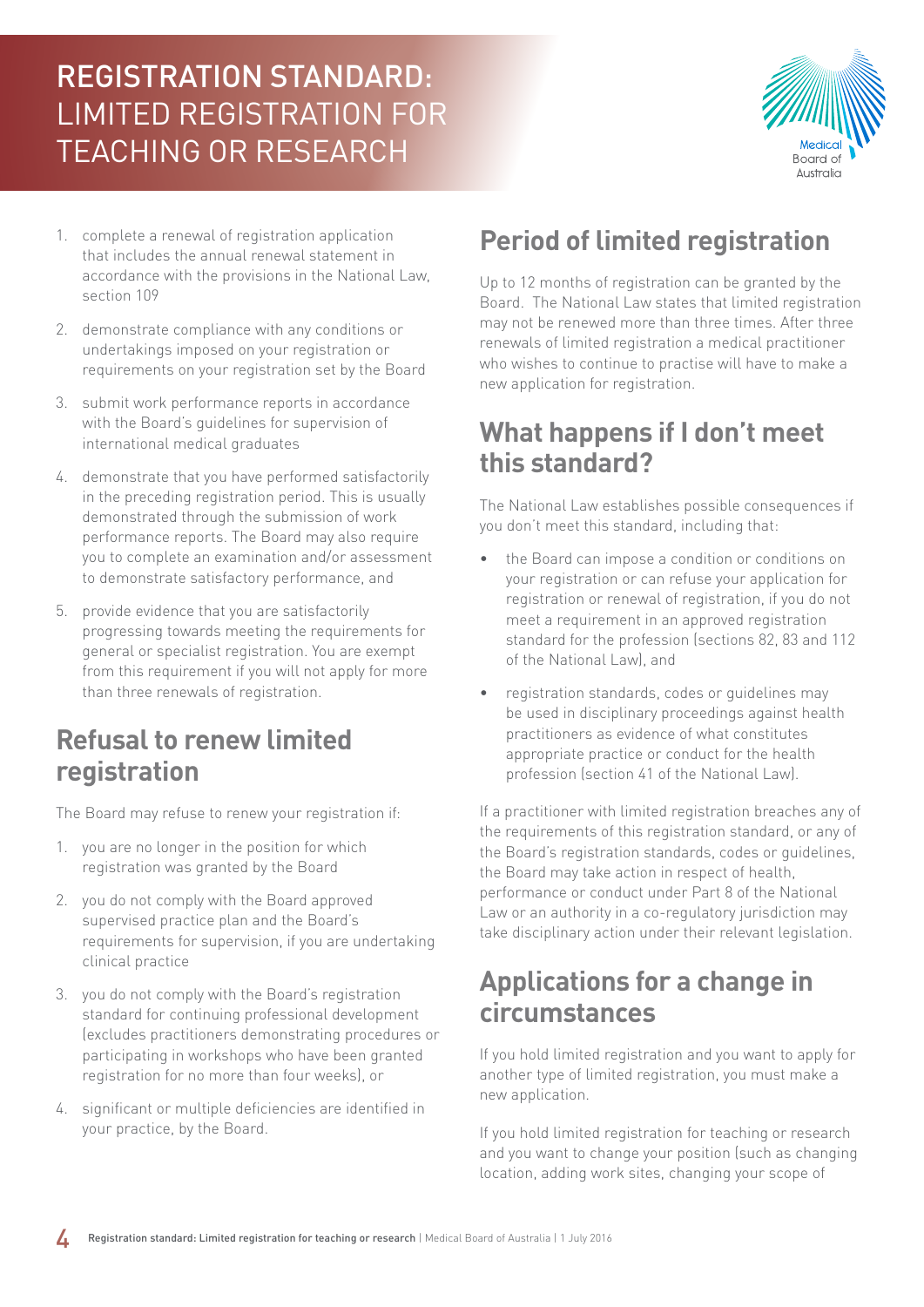

practice (including moving to a role with increased clinical responsibilities e.g. PGY3 to registrar level), applying for a new position with a new employer, etc.) within the same type of registration (i.e. limited registration for teaching or research), you must apply for approval of a change in circumstances.

Applications for a change in circumstances must be made on an approved form and you will be charged a fee. You must provide:

- 1. the following information from the proposed employer or sponsor (if not employed):
	- a. written confirmation of offer of employment or other engagement
	- b. employer or sponsor contact details
	- c. new or revised position description, including key selection criteria addressing clinical responsibilities and qualifications and experience required to meet the requirements of the position/s. This should also contain details of the teaching or research activities and any clinical practice that will be undertaken
	- d. name, qualifications and contact details of the proposed principal supervisor and any co-supervisors, if clinical practice will be undertaken
	- e. new or revised supervision plan if clinical practice will be undertaken, prepared in accordance with the Board's guidelines for supervision of international medical graduates. The supervision plan includes:
		- i. details about the principal supervisor and any co-supervisors
		- ii. a description of how supervision will be provided to ensure safe practice, and
		- iii. written confirmation from the proposed principal supervisor that they agree to provide supervision and comply with supervision obligations as required by the Board
	- f. details of a professional development plan in accordance with the Board's registration

standard for continuing professional development

- g. if you will be demonstrating a procedure or participating in a workshop, details of the clinical activities that you will be doing, the location/s of clinical activities and the organisation that will auspice any demonstration or workshop
- 2. a work report from your previous supervisor.

#### **More information**

Limited registration for teaching or research is an appropriate type of registration for international medical graduates who will be practising in a teaching or research position. Clinical practice is allowed if it is directly related to teaching or research. However, more than 50 per cent of the practice must be in teaching or research.

This is an appropriate type of registration for medical practitioners who are demonstrating a particular procedure or leading a workshop as they are teaching.

Medical practitioners who are wishing to practise in Australia for more than three renewals of registration should complete the requirements for general or specialist registration.

The Board establishes requirements under this standard to ensure safe and competent practice for the period of limited registration. The Board will record the requirements that apply to a medical practitioner granted limited registration on the Register of Medical Practitioners pursuant to section 225(p) of the National Law.

The AHPRA website [\(www.ahpra.gov.au\)](http://www.ahpra.gov.au) includes more detailed information about the requirements for:

- providing proof of identity
- certifying documents, and
- what to include in a curriculum vitae.